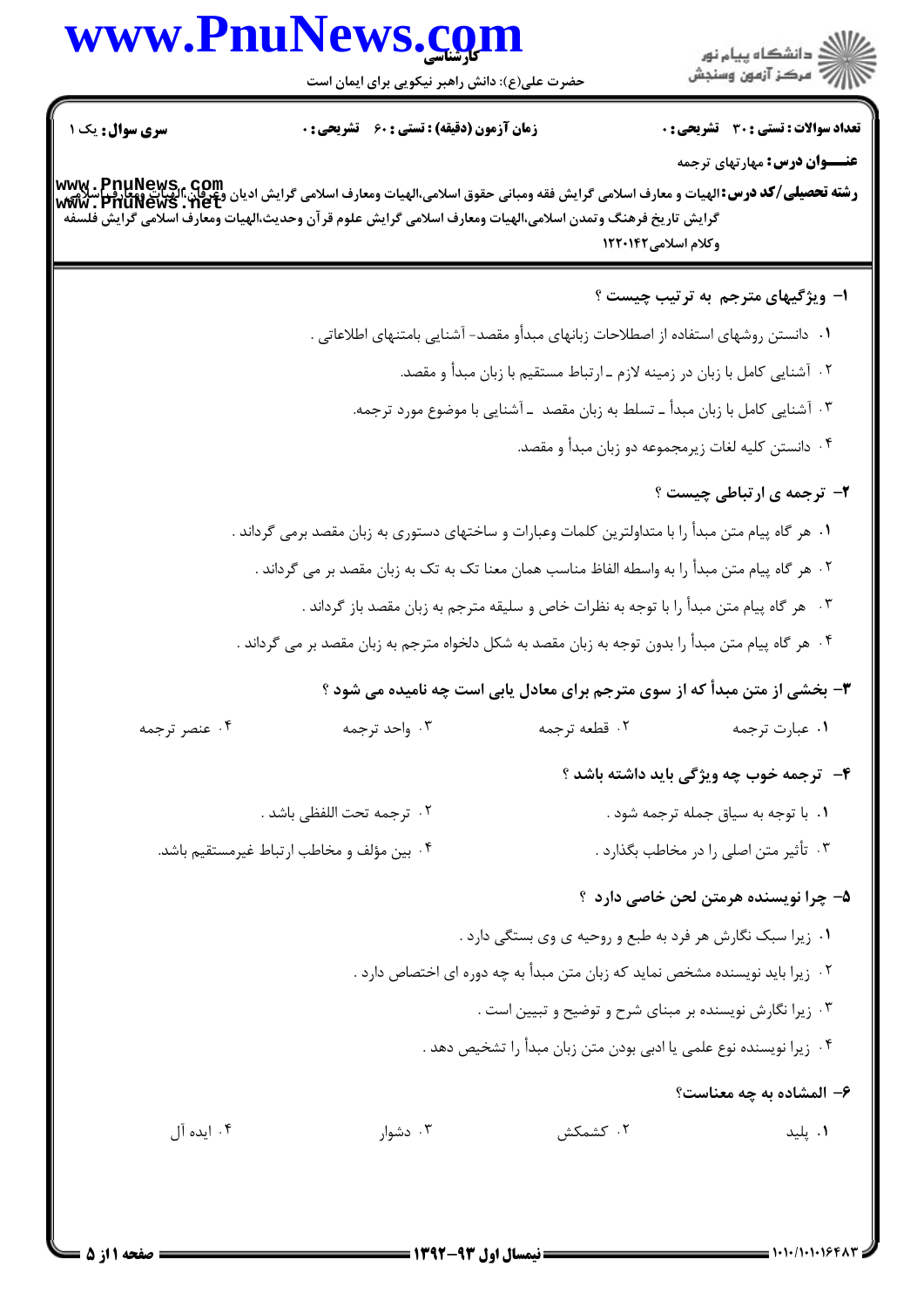|                        | حضرت علی(ع): دانش راهبر نیکویی برای ایمان است                                                                                                                                                                                                                                        |                                                                                    | ڪ دانشڪاه پيا <sub>م</sub> نور<br>//> مرڪز آزمون وسنڊش                               |
|------------------------|--------------------------------------------------------------------------------------------------------------------------------------------------------------------------------------------------------------------------------------------------------------------------------------|------------------------------------------------------------------------------------|--------------------------------------------------------------------------------------|
| <b>سری سوال : ۱ یک</b> | <b>زمان آزمون (دقیقه) : تستی : 60 ٪ تشریحی : 0</b>                                                                                                                                                                                                                                   |                                                                                    | <b>تعداد سوالات : تستی : 30 ٪ تشریحی : 0</b><br><b>عنــــوان درس:</b> مهارتهای ترجمه |
|                        | www . PnuNews , com<br>و <b>شته تحصیلی/کد درس:</b> الهیات و معارف اسلامی گرایش فقه ومبانی حقوق اسلامی،الهیات ومعارف اسلامی گرایش ادیان وعوی این<br>Www . PnuNewS . Net<br>گرايش تاريخ فرهنگ وتمدن اسلامى،الهيات ومعارف اسلامى گرايش علوم قرآن وحديث،الهيات ومعارف اسلامى گرايش فلسفه | وكلام اسلامي1۲۲۰۱۴۲                                                                |                                                                                      |
|                        |                                                                                                                                                                                                                                                                                      |                                                                                    | ۷- لفظ « مات »به معنی « مرد» ، چه نوع گونه زبانی است؟                                |
| ۰۴ ادبی                | ۰۳ اداری                                                                                                                                                                                                                                                                             | ۰۲ محاوره ای                                                                       | ۰۱ رسمی                                                                              |
|                        |                                                                                                                                                                                                                                                                                      |                                                                                    | ۸– کدامیک از موارد ذیل از ویژگیهای یک متن ساده نمی باشد ؟                            |
|                        | ۲. عدم کلمات و عبارت های دشوار                                                                                                                                                                                                                                                       |                                                                                    | ٠١. جملات كوتاه و روان                                                               |
|                        | ۰۴ حضور کلمات زاید و بی نقش                                                                                                                                                                                                                                                          |                                                                                    | ۰۳ عدم کلی گویی وابهام در متن                                                        |
|                        |                                                                                                                                                                                                                                                                                      |                                                                                    | ۹- کاربرد حروف اضافه چگونه است ؟                                                     |
|                        |                                                                                                                                                                                                                                                                                      |                                                                                    | ۰۱ حروف اضافه در زبان مبدأ عيناً بايد ترجمه شود .                                    |
|                        |                                                                                                                                                                                                                                                                                      | ۰۲ مترجم هیچ اجباری برای حفظ دقیق کلمات متن مبدأ ندارد .                           |                                                                                      |
|                        |                                                                                                                                                                                                                                                                                      | ۰۳ ترجمه ی حروف اضافی برای کلماتی که دارای حروف اضافه هستند اجباری است .           |                                                                                      |
|                        |                                                                                                                                                                                                                                                                                      | ۰۴ معادل يابي در حروف اضافه زبان مبدأ و مقصد اجباري است .                          |                                                                                      |
|                        | ۱۰- برای پرهیز از طولانی شدن ترکیب های وصفی ـ اضافی چه عملی صورت می پذیرد و چرا ؟                                                                                                                                                                                                    |                                                                                    |                                                                                      |
|                        | ۲ . فک اضافه ـــ تا مضاف کنار مضاف اليه شود .                                                                                                                                                                                                                                        |                                                                                    | ٠١ فک اضافه ـ تا صفت کنار موصوف بيايد .                                              |
|                        | ۰۴ حذف حرف اضافه ـ تا مضاف کنار مضاف اليه شود .                                                                                                                                                                                                                                      |                                                                                    | ۰۳ حذف حرف اضافه _ تا صفت كنار موصوف آيد .                                           |
|                        |                                                                                                                                                                                                                                                                                      | ۱۱– کدامیک از افعال ذیل با حروف اضافه ، دارای معانی متضاد هستند ؟                  |                                                                                      |
|                        | ۰۲ ذهب ــ حکم                                                                                                                                                                                                                                                                        |                                                                                    | ۰۱ رغب ــ حکم                                                                        |
|                        | ۰۴ ذهب ـ عَلَمَ                                                                                                                                                                                                                                                                      |                                                                                    | ۰۳ رغب ـ عَلمَ                                                                       |
|                        | 12- جمله ى« نَحنٌ لا نُصَدِّقٌ وُعودالقوى الكُبرى بِزرعِ الديميقراطيةفي بلادنا »به چه معناست ؟                                                                                                                                                                                       |                                                                                    |                                                                                      |
|                        |                                                                                                                                                                                                                                                                                      | ۰۱ ما وعده های بزرگ به برقراری دمکراسی در کشورمان را باور نمی کنیم .               |                                                                                      |
|                        |                                                                                                                                                                                                                                                                                      | ۰۲ ما تصدیق نمی کنیم وعده های بزرگ به برقراری دمکراسی در کشورمان را .              |                                                                                      |
|                        |                                                                                                                                                                                                                                                                                      | ۰۳ ما وعده های کشور های بزرگ به برپایی دمکراسی در کشورمان را باور نمی کنیم .       |                                                                                      |
|                        |                                                                                                                                                                                                                                                                                      | ۰۴ ما وعده های کشور های بزگ ، مبنی به برپایی دمکراسی در کشورمان را باور نمی کنیم . |                                                                                      |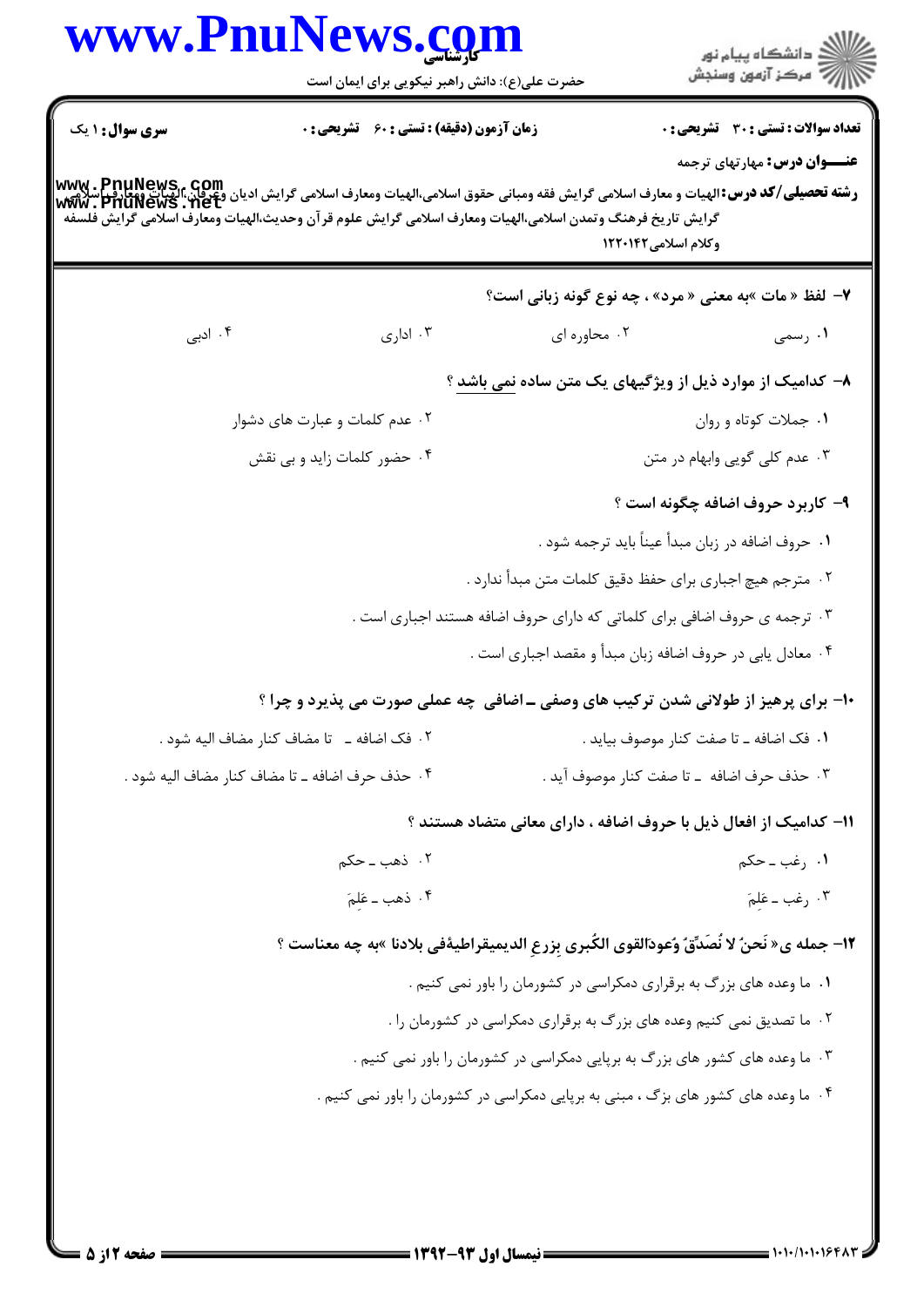|                        | www.PnuNews.com<br>حضرت علی(ع): دانش راهبر نیکویی برای ایمان است                                                                                                                                                                                                                 | الاد دانشگاه پيام نور<br>  پر مرکز آزمون وسنجش                                |
|------------------------|----------------------------------------------------------------------------------------------------------------------------------------------------------------------------------------------------------------------------------------------------------------------------------|-------------------------------------------------------------------------------|
| سری سوال: ۱ یک $\Vert$ | <b>زمان آزمون (دقیقه) : تستی : 60 گشریحی : 0</b>                                                                                                                                                                                                                                 | <b>تعداد سوالات : تستی : 30 ٪ تشریحی : 0</b>                                  |
|                        | www. PnuNews,. Com<br>  سنة تحصيلي/كد درس:الهيات و معارف اسلامي گرايش فقه ومباني حقوق اسلامي،الهيات ومعارف اسلامي گرايش اديان ويل اين استا<br>  www. PnuNews . net<br>گرايش تاريخ فرهنگ وتمدن اسلامى،الهيات ومعارف اسلامى گرايش علوم قرآن وحديث،الهيات ومعارف اسلامى گرايش فلسفه | <b>عنـــوان درس:</b> مهارتهای ترجمه<br>وكلام اسلامى١٢٢٠١۴٢                    |
|                        |                                                                                                                                                                                                                                                                                  | ۱۳- عهد ذکری کدامیک از موارد ذیل است ؟                                        |
|                        |                                                                                                                                                                                                                                                                                  | ۰۱ « ال» معرفه کننده به جهت سابقه ی آشنایی گوینده با مخاطب .                  |
|                        |                                                                                                                                                                                                                                                                                  | ۰۲ « ال» معرفه کننده به جهت حضور گوینده و مخاطب .                             |
|                        |                                                                                                                                                                                                                                                                                  | ۰۳ « ال » نشان دهنده ی جنس و بر افراد آن دلالت دارد .                         |
|                        |                                                                                                                                                                                                                                                                                  | ۰۴ × ال» معرفه کننده به جهت تکرار همان اسم در جمله پیش از آن .                |
|                        |                                                                                                                                                                                                                                                                                  | ١۴- ( خَرَجتٌ مِن البَيتِ فَإِذا سَعيدبالباب ) را ترجمه كنيد ؟                |
|                        | ۰۲ از خانه بیرون رفتم در وقتی که سعید نزیک در آمد .                                                                                                                                                                                                                              | ۰۱ از خانه خارج شدم هنگامیکه سعید نزدیک در بود .                              |
|                        | ۰۴ از خانه بیرون شدم در زمانی که سعید به در نزیک شد .                                                                                                                                                                                                                            | ۰۳ از خانه خارج شدم ناگهان سعید را در جلوی در دیدم .                          |
|                        | ۱۵− ترجمه جمله ( ما إن خَرَجتُ مِن البَيت حَتّى بَدأتِ السَماءُ تُمطَر ) چيست و چه تركيبى به كار رفته است ؟                                                                                                                                                                      |                                                                               |
|                        |                                                                                                                                                                                                                                                                                  | ۰۱ ازخانه خارج نشده بودم که باران بارید ن گرفت . ترکیب إن نافیه .             |
|                        |                                                                                                                                                                                                                                                                                  | ۰۲ به محض اینکه از خانه خارج شدم بارش باران شروع شد . ترکیب نفی و حتی .       |
|                        |                                                                                                                                                                                                                                                                                  | ۰۳ خارج شدن از خانه همانا ، باريدن باران همان . تركيب نفي ما .                |
|                        |                                                                                                                                                                                                                                                                                  | ۰۴ چنانچه از خانه خارج شوم بالاخره بارش باران آغاز می گردد . ترکیب حتی غایت . |
|                        |                                                                                                                                                                                                                                                                                  | ۱۶- کدام مورد از ترکیب های همراه با موصول است ؟                               |
|                        |                                                                                                                                                                                                                                                                                  |                                                                               |

۰۲ (ما ـ مِن ) (مَن ـ مِن ) (مِن ـ مَن ( ما) ) ٠١ (ما ـ مِن ) (ما ـ ما ) ( ممّا ـ مِن (ما) ) ۴. (مَن ـ مَن ) (مِن ـ مِن ) (ما ـ ما (مِن ) ) ۴. (ما ـ مَن ) (من ـ ما ) (مَن ـ ان ( ما ) )

## ۱۷- ترجمه جمله ی (لی کتاب ) چیست ؟

۰۴ کتاب مال توست ۰۳ کتاب انجاست ۰۲ کتاب مال من است ۰۱ کتاب کجاست؟

## **۱۸**- ترجمه ( وزیر فرهنگ و ارشاد سودان ) کدام است؟

- **١.** شخص المهم في الثقافهٔ و الكن السودان . ٢٠ شخص الهامهٔفي الثقافهٔ والرشد السودان . ۴. وزير الثقافهٔ والاعلام السودان .
	- ٠٣ وزير الثقافهٔ والركن السودان .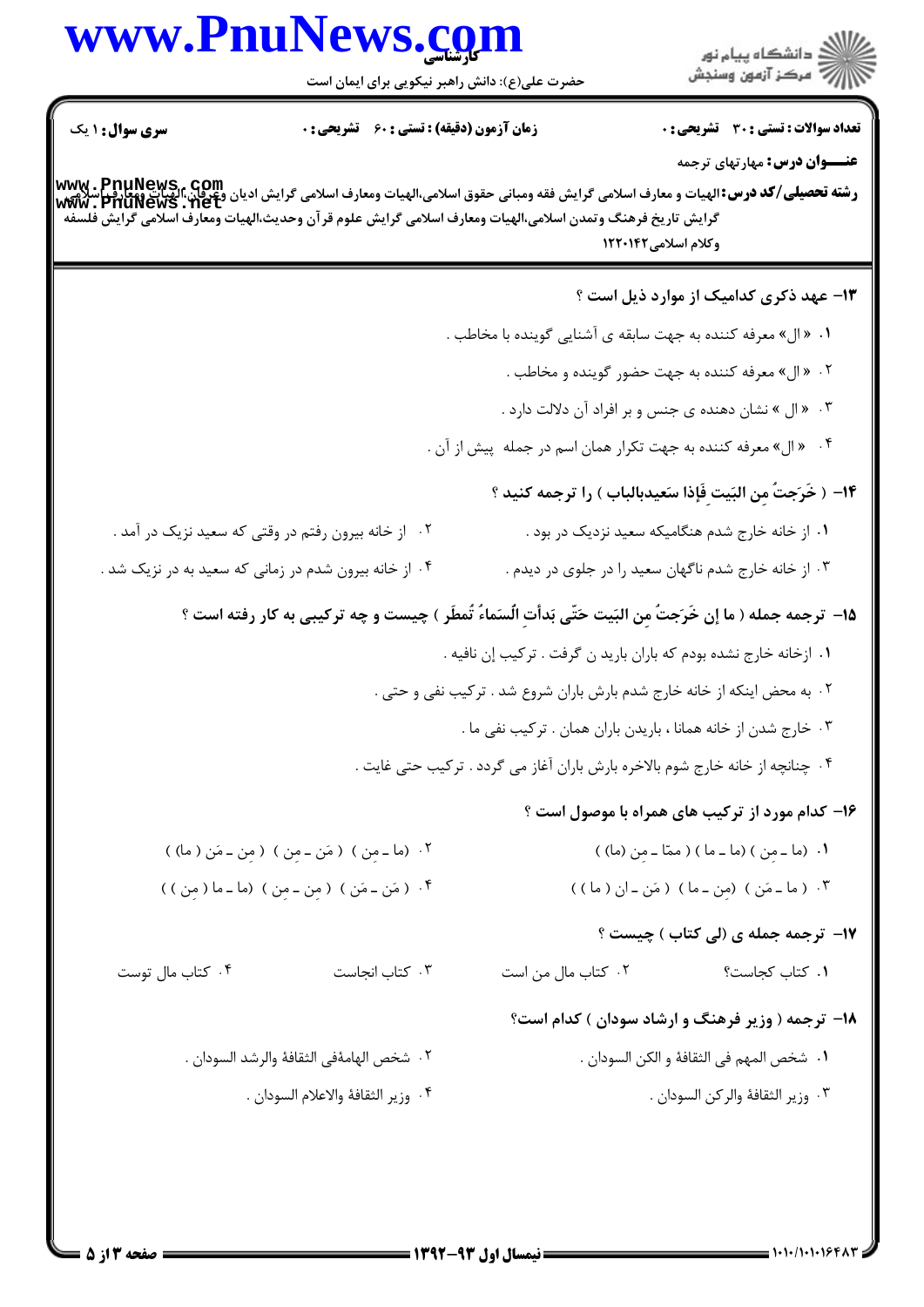|                        | www.PnuNews.com<br>حضرت علی(ع): دانش راهبر نیکویی برای ایمان است                                                                                                                                                                | الا دانشگاه پيام نور<br>  > مرکز آزمون وسنجش                                             |
|------------------------|---------------------------------------------------------------------------------------------------------------------------------------------------------------------------------------------------------------------------------|------------------------------------------------------------------------------------------|
| <b>سری سوال :</b> ۱ یک | <b>زمان آزمون (دقیقه) : تستی : 60 ٪ تشریحی : 0</b><br> www . PnuNews , Com<br>  ر <b>شته تحصیلی/کد درس:</b> الهیات و معارف اسلامی گرایش فقه ومبانی حقوق اسلامی،الهیات ومعارف اسلامی گرایش و علی اسلامی<br>  www . PnuNews . Net | <b>تعداد سوالات : تستی : 30 - تشریحی : 0</b><br><b>عنـــوان درس:</b> مهارتهای ترجمه      |
|                        | گرایش تاریخ فرهنگ وتمدن اسلامی،الهیات ومعارف اسلامی گرایش علوم قر آن وحدیث،الهیات ومعارف اسلامی گرایش فلسفه                                                                                                                     | وكلام اسلامي1۲۲۰۱۴۲                                                                      |
|                        |                                                                                                                                                                                                                                 | 1۹– ترجمه ( شعب فلسطين المناضل ) چيست ؟                                                  |
|                        | ۰۲ ملت مبارز فلسطيني.                                                                                                                                                                                                           | ٠١ گروهک های جنگجوی فلسطيني.                                                             |
|                        | ۰۴ امت بسیجی فلسطینی.                                                                                                                                                                                                           | ۰۳ گروه فداکار فلسطینی.                                                                  |
|                        | ۲۰- برای کلمات ( گهگاه ــ گاهی اوقات ــ بعضی وقتها ــ هر چند وقت یکبار ) کدام معادل ها وجود دارد ؟                                                                                                                              |                                                                                          |
|                        | ١.   تارۂو أخرى  ـ  بين حينٍ  ـ  بين آخرتهٔ و أخرى  ـ أحياناً احيانأأخرى ــ من وقت إلى آخر ــ آناً بعد آنٍ .                                                                                                                    |                                                                                          |
|                        |                                                                                                                                                                                                                                 | ٢.   تارۂو اُخرى  ــ  بين حينٍ  ــ بينَ و آنٍ ــ مِن وقتٍ إلى وقت الثانى ــ حين زمانٍ  . |
|                        |                                                                                                                                                                                                                                 | ٠٣ بينَ:تاره  ـ من وقت إلى آخر ـ أحياناً زماناً ـ وقتاً وقتاً ـ حين زمانٍ                |
|                        |                                                                                                                                                                                                                                 | ٠۴ تاره تاره  ـ  بين آناً بعد زمانٍ آنٍ ـ الوقت الوقتـ مكانٍ زمانٍ ـ  وقت لا وقت .       |
|                        |                                                                                                                                                                                                                                 | <b>31- جمله ی پایه و پیرو چیست</b> ؟                                                     |
|                        |                                                                                                                                                                                                                                 | ۰۱ جمله ی اصلی ، جمله ی پیرو و جمله ی مکمل یا معترضه ، جمله پایه است                     |
|                        | ۰۲ جمله ی اصلی که مکمل یا معترضه است جمله اصلی و جمله ربط دهنده جمله پیرو است .                                                                                                                                                 |                                                                                          |
|                        |                                                                                                                                                                                                                                 | ۰۳ جمله ی اصلی ، جمله ی پایه و جمله ی مکمل یا معترضه ، جمله پیرو است                     |
|                        | ۰۴ جمله ی اصلی جمله ربط دهنده ، جمله مکمل یا معترضه است که در کل جمله ی پیرو می باشد .                                                                                                                                          |                                                                                          |
|                        |                                                                                                                                                                                                                                 | ۲۲- تقدیم وتأخر در ترجمه چگونه است و معیار آن چیست ؟                                     |
|                        | ۰۱ مترجم ملزم نیست جملات متن مبدأ را با همان ترتیبی که در کنار هم قرار گرفته اند ترجمه کند و معیار این تقدیم و تأخیر ، عرف                                                                                                      | اهل زبان مقصد وافزايش رواني و رسايي ترجمه است.                                           |
|                        | ۰۲ مترجم الزام دارد که جملات متن مبدأ را به هر شکلی چینش دارد در زبان مقصد نیز تقدیم و تأخیر را رعایت نماید . معیار این تقدیم                                                                                                   | وتأخير ، جمله بندي زبان مبدأ است .                                                       |
|                        | ۰۳ مترجم نیاز دارد که با توجه به تقدیم و تأخیر جمله های زبان مبدأ عمل نماید و به هیچوجه نباید در این چینش خللی ایجاد نماید .                                                                                                    | معیار تقدیم وتأخیر بستگی به نویسنده اصلی در زبان مبدأ دارد .                             |
|                        | ۰۴ مترجم ملزم نيست كه تقديم و تأخير جملات زبان مبدأ را تغيير دهد بلكه بايد تمامى موارد را عيناً در جملات ترجمه خويش رعايت                                                                                                       |                                                                                          |